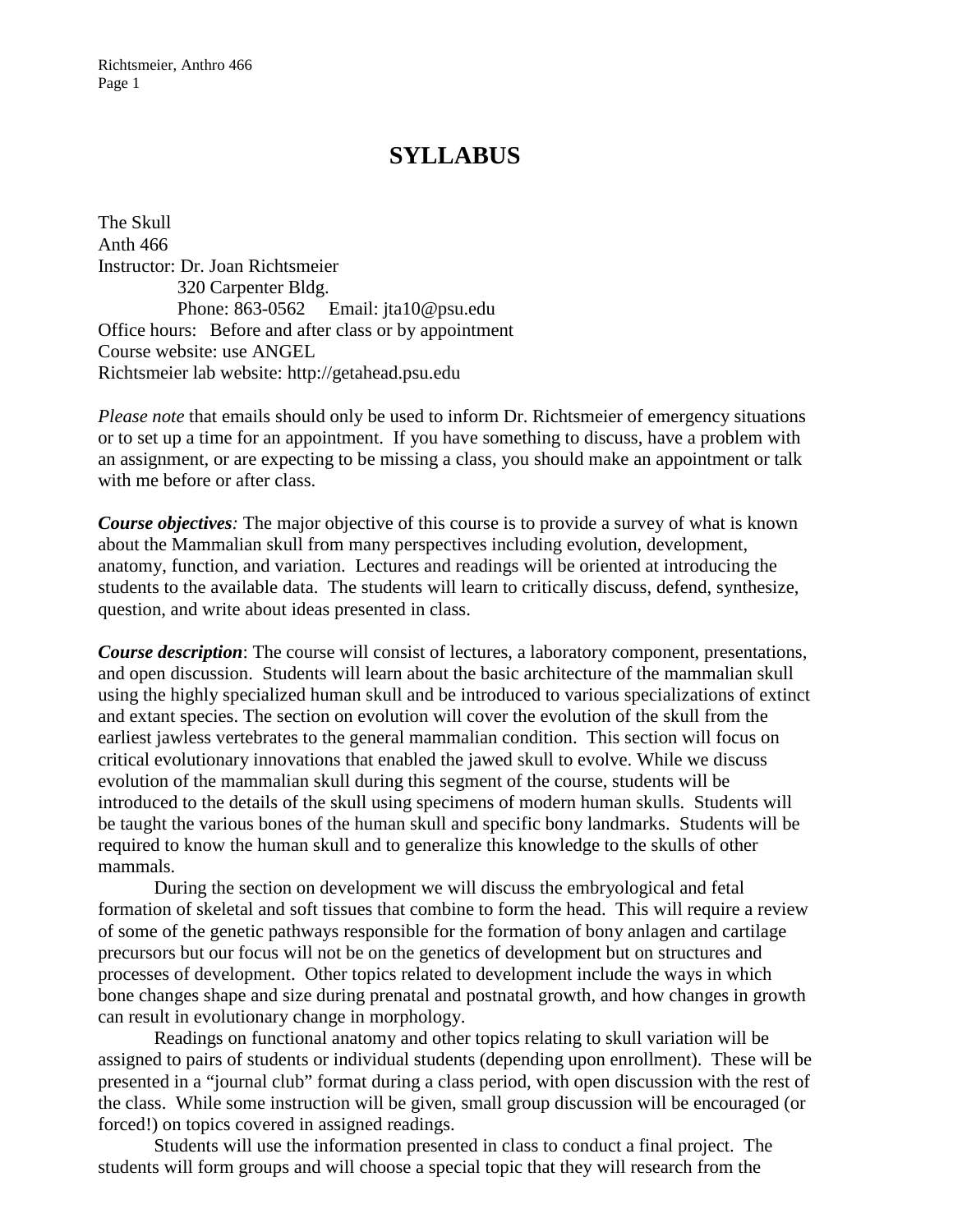Richtsmeier, Anthro 466 Page 2

various aspects covered in class (e.g., evolution, development, functional anatomy). The students in each group will organize this project (see section on class project below). Some class time will be given in order for the students to get organized but most of the research must be done outside of class. This is a GROUP project with equal amounts of work falling on all group members' shoulders. Students must agree to the equality in the division of labor among the group members. The group project will be presented to the class. Each student will hand in a written research paper on his or her aspect of the group project. There will be no final exam.

*Learning the bones of the skull.* The skull is a complex structure and it takes a great deal of time to learn it. I will introduce each bone of the skull to you during class lectures in the first half of the semester. You will NOT know the bones or their salient characteristics from this introduction. In order to learn the bones you will need to spend time on your own with the bones. Isolated skull bones and articulated skulls will be available for your study in the Anthropology museum on the second floor of the Carpenter Building. These will be on a cart that you can sign out at the museum desk and wheel to an empty space. I will provide you with the hours of availability of museum space. Be cognizant of the museum room schedules (e.g., do not get comfortable to study in 219 if another class is scheduled to use that space 10 minutes after your arrival). The cart and skulls on it will be available to you any time the museum is open (9:00am – 4:00pm M-TH and Fridays 9-3). The museum is NOT open in the evenings or on weekends so plan accordingly. Do not think you can learn the whole skull two days before the quiz. The best way to learn the skull is to set a minimum of two one-hour periods aside each week and come to the museum to spend time with the bones. I encourage you to work with eachother but please be respectful of others in the museum while you are working there.

A library from my personal collection covering osteology and embryology of the skull will also be available for your use in 311 or 319 Carpenter. My office is next door (Room 320) and I am happy to answer any questions AFTER you have tried to answer them yourself using the materials available in the lab and the museum. It is expected that you will talk with one another, but please remember that 311 and 319 are research laboratories and people are there to get work done. There will be others working there with you, including people who are NOT in this class. Feel free to ask them questions; they all know the skull very well.

*Evaluation, grading and exams*: Grading is based primarily on three quizzes, a "journal club" type presentation of a scholarly article, and the group project which has an oral and written component. The group project topics are fairly broad, and will be further discussed in class. The first two quizzes (osteology) are each worth 15% of your grade while the third (embryology) is worth 10% of the final grade. You will receive a combined score on your written and oral portions of your presentation, each are worth 20% of your grade. The remaining 20% will be calculated from class participation including the presentation of your scholarly article. *Realize that you must be present to participate.* Realize also that you will have to complete all readings to be a contributing discussant in class. If I have not heard from you in class, you cannot get an "A" for this component, so speak up! I reserve the right to change and/or add readings to the weekly assignments.

*Attendance*: Class attendance is **mandatory**. This means that absences will be taken into account when grades are given. If you must miss a class for a University-approved curricular or extracurricular activity, discuss this with me BEFORE you miss the class, not after. If you are ill, you (or a less-ill roommate) should either telephone or email me.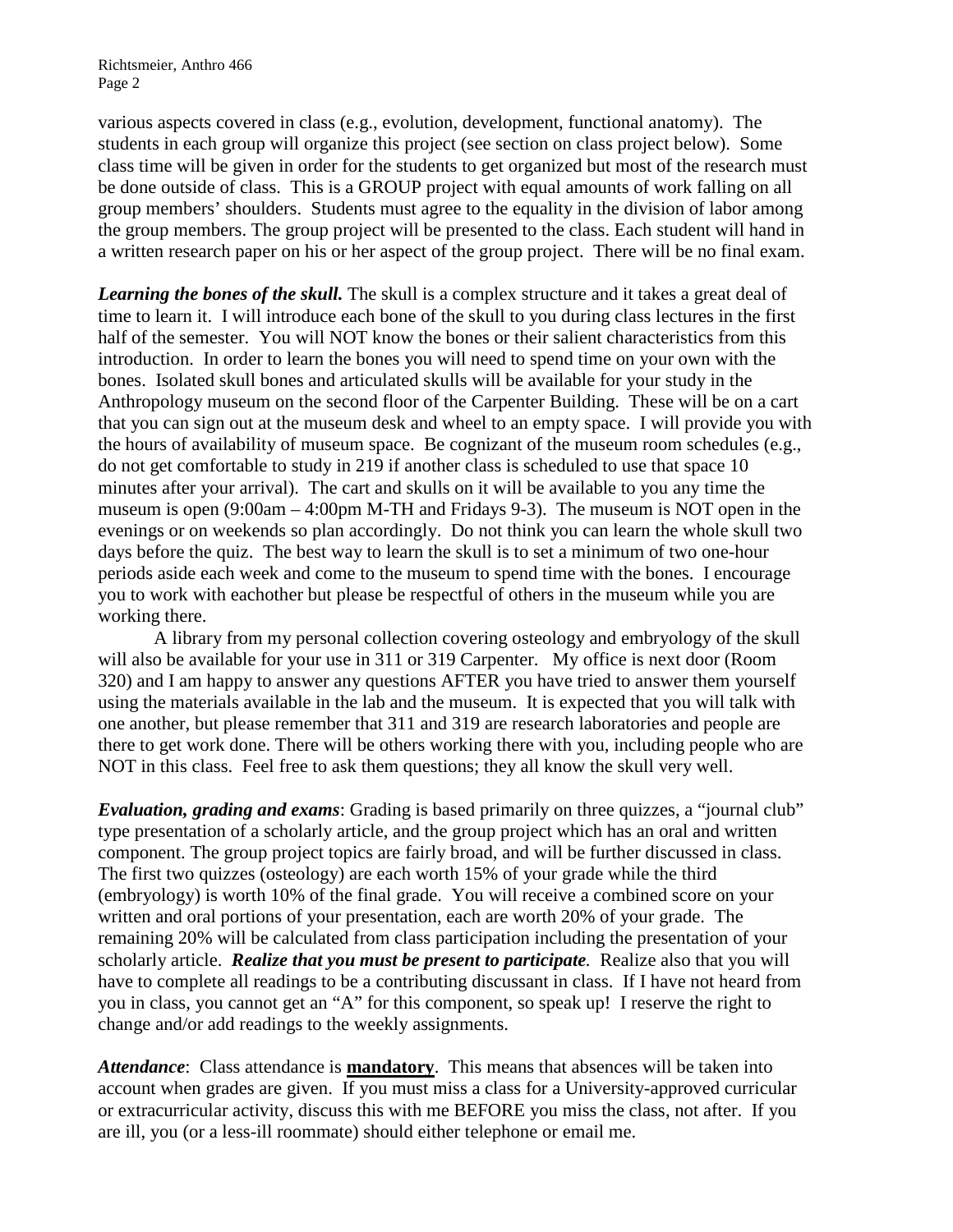Richtsmeier, Anthro 466 Page 3

*Writing assignment/ class project:* Students will assemble themselves into small groups (approximately 3-4 students/group). Graduate students must disperse throughout the class and should not be in the same group. Each group will choose or be assigned a topic. Each student in each group will choose an aspect of this topic; e.g., anatomy (soft and hard tissue), functional anatomy, evolution, development, anomalies, variation. Topcs can be diverse: e.g., structural diversity of the face within or across a broad range of species ; a theoretical idea (significance of the neural crest to evolution of the head); a concrete study of a specific structure like the brain and braincase. Once the group has a cogent plan for how they are going to divide up the topic, they need to present this plan to the Professor. All group participants will need to agree that the work is shared equally and no one person did substantially less or substantially more work than others in the group (no free rides on this project). The projects will be presented to the rest of the class during the last four class periods. Each student must hand in a written research paper concerning their specific topic. The format of the paper will be discussed further in class, but this is a research paper that should be 15-20 pages long with proper scholarly citations. The oral presentation should highlight and summarize the major points of the written paper in which they are more fully developed. The written paper is due on the Friday of the last week that this class meets, that is **Friday, Decemeber 14**.

*Academic integrity:* Penn State defines academic integrity as the pursuit of scholarly activity in an open, honest and responsible manner. All students should act with personal integrity, respect other students' dignity, rights and property, and help create and maintain an environment in which all can succeed by their own efforts. In this class especially, respect for each other's ideas, history and dignity is expected and required. My hope would be that this behavior might spill over into your everyday (out-of-the-classroom) life. Dishonesty of any kind will not be tolerated in this course. If I see you looking at another student's test during a quiz, I will take your quiz from you and you will receive a zero on that quiz. Dishonesty includes but is not limited to cheating, plagiarizing, fabricating information or citations, facilitating acts of academic dishonesty by others, submitting work of another person or work previously used without informing the instructor, or tampering with the academic work of other students. Students who are found to be dishonest will receive academic sanctions and will be reported to the University's Judicial Affairs office for possible further disciplinary sanction.

*Ethical considerations:* You will be using actual human skeletal remains in this class. Not only are they fragile and costly (a skull costs from \$500 to \$1000); they are the remains of a human who lived on this earth. For this reason, all skeletal materials need to be handled with care and respect. Any one who treats the human specimens with a lack of respect will receive a warning. If that same person is found to treat specimens disrespectfully for a second time, the student will be denied access to the laboratory and the specimens. There will be no second warning. This will consequently impact the student's grade.

**Disability Access Statement:** Penn State encourages qualified people with disabilities to participate in its programs and activities and is committed to the policy that all people shall have equal access to programs, facilities, and admissions without regard to personal characteristics not related to ability, performance, or qualifications as determined by University policy or by state or federal authorities. If you anticipate needing any type of accommodation in this course or have questions about physical access, please tell Dr. Richtsmeier as soon as possible (i.e., TODAY).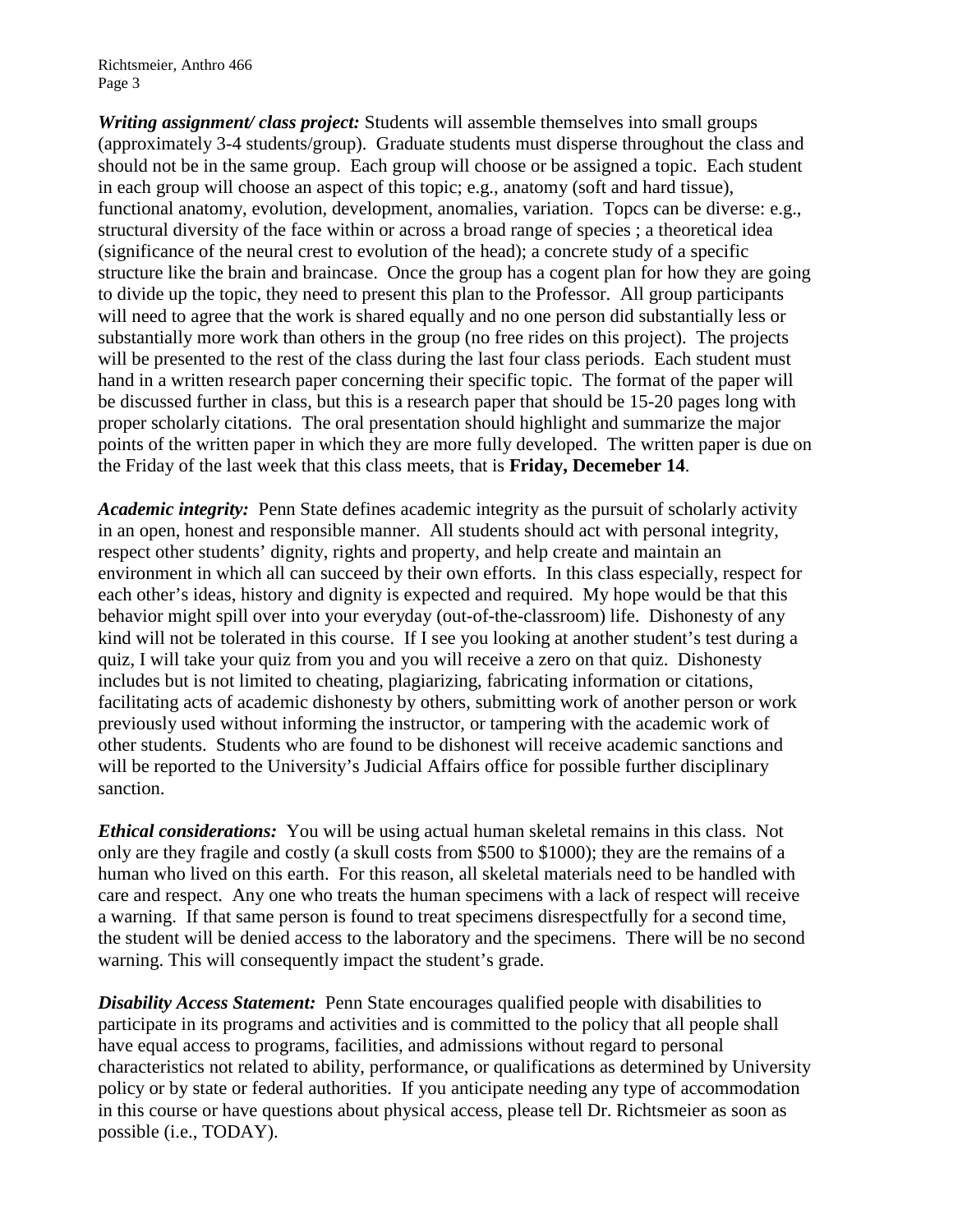## Course Materials: Required text books:

White, TD and PA Folkens 2005 Human Osteology. Academic Press (IN BOOKSTORE)

An embryology text of your choice:

Sperber, Geoffrey H. 2000 Craniofacial Development. BC Decker. \*\*\*OUT OF PRINT\*\*\*\*

Look at ANGEL page to get other suggestions for embryology texts and order one of your choosing on line. Feel free to buy an early edition used one. Embryology has not changed much but the knowledge of genetics underlying development has.

## **Other reading**

There is a folder called "Selected Readings" on the ANGEL page for this class that contains folders loosely organized by broad topics containing a number of interesting reprints of current articles. Read the abstract of each of these articles during the first week or two of class to get an idea of the issues of interest in modern craniofacial research. You will be required to choose one of these articles (or another that you find yourself after it is approved by me) and to present it to the class.

Evolution of the skull is a broad topic with a long history. The Hanken and Hall series, THE SKULL consists of 3 volumes. Volume 1 concerns Development, Volume 2 concerns Patterns of Structural and Systematic Diversity. These books contain large bibliographies and can be consulted for further reading. They will be in my lab. If you have a particular interest and want some further reading, especially for your projects, please ask me. I have used many published articles and the following texts to prepare lectures. Many of these will be available in Room 311 Carpenter.

- Liem, HM, Northcutt, G, Romer, AS, Nelson, G 2001 Functional Anatomy of the Vertebrates. An Evolutionary Perspective. 3rd edition. Harcourt.
- Carlson, BM 1999 Human embryology and developmental biology.  $2<sup>nd</sup>$  edition. Mosby.
- Larsen, WJ 1997 Human embryology.  $2<sup>nd</sup>$  edition. Churchill Livingstone.
- Moore, WJ 1981 The Mammalian Skull. Cambridge University Press.
- Romer, AS 1966 Vertebrate Paleontology, 3<sup>rd</sup> edition. University of Chicago Press.
- Kardong, KV 1998 Vertebrates. Comparative anatomy, function, evolution. 2<sup>nd</sup> edition. McGraw Hill

Hall, BK 1999 The neural crest in development and evolution. Springer.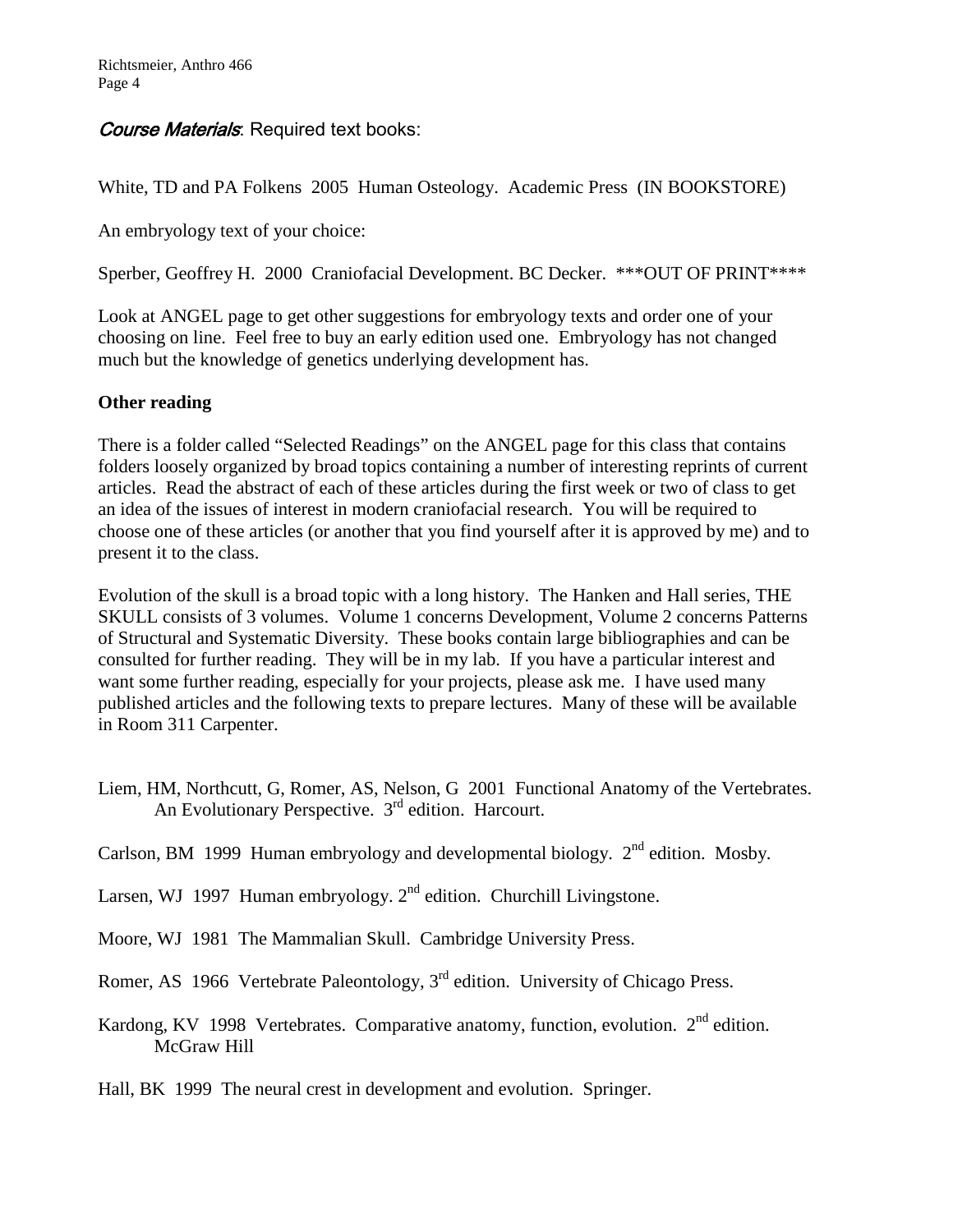## **\*\*\*N.B. Dr. R reserves the right to change, update, delete, or add any lectures, assignments, or quizes she pleases through the semester.**

|                   |                                                                                                                                                                          |                                                                                                                                                                                                                                    | <b>Assignments</b>                                                                    |
|-------------------|--------------------------------------------------------------------------------------------------------------------------------------------------------------------------|------------------------------------------------------------------------------------------------------------------------------------------------------------------------------------------------------------------------------------|---------------------------------------------------------------------------------------|
| <b>Class date</b> | <b>Class activity</b>                                                                                                                                                    | <b>General Topic</b>                                                                                                                                                                                                               | Due the following class                                                               |
| August 27         | Lecture and discussion                                                                                                                                                   | Introduction; course syllabus,<br>required texts; development versus<br>evolution versus anatomy and how<br>to teach this course;                                                                                                  | Define all terms on handout and bring<br>questions to class; Liem article<br>(Xerox). |
| August 29         | Lecture and discussion                                                                                                                                                   | Basic concepts, names of bones,<br>body axes, vocabulary                                                                                                                                                                           | Appropriate parts of White and<br>Folkens                                             |
| August 31         | Bone lab: The human<br>skull as your physical<br>model                                                                                                                   | The human skull: an introduction to<br>structure and anatomy: frontal,<br>parietal bones                                                                                                                                           | Appropriate parts of White and<br>Folkens                                             |
| September 3       | <b>NO CLASS</b>                                                                                                                                                          | <b>LABOR DAY</b>                                                                                                                                                                                                                   | <b>NO CLASS</b>                                                                       |
| September 5       | Bone lab: The human<br>skull as your physical<br>model                                                                                                                   | The human skull Occipital,<br>temporal bones                                                                                                                                                                                       | Study for the bone practical<br>experience                                            |
| September 7       | The bone practical<br>experience! Although you<br>are required to take this<br>practice quiz, the grade<br>will not be figured into<br>your average for the<br>semester. | A practice practical exam will be<br>given (and graded!) in class on the<br>frontal and parietal bones so that<br>you may all experience what the<br>real bone quizzes will be like.<br>Lecture to follow if there is time.        | Appropriate parts of White and<br>Folkens                                             |
| September 10      | Lecture and discussion                                                                                                                                                   | Mammals: what's a head got to do<br>with it? Form follows function.<br>Evolution as a basis for<br>understanding the skulland a little<br>development                                                                              | Appropriate parts of White and<br>Folkens                                             |
| September 12      | Bone lab: The human<br>skull as your physical<br>model                                                                                                                   | The human skull:<br>Temporal, sphenoid                                                                                                                                                                                             | Appropriate parts of White and<br>Folkens                                             |
| September 14      | Bone lab: The human<br>skull as your physical<br>model                                                                                                                   | The human skull: sphenoid,<br>ethmoid bone                                                                                                                                                                                         | Appropriate parts of White and<br>Folkens                                             |
| September 17      | Lecture and discussion                                                                                                                                                   | Where did our head come from?<br>Vertebrates and chordates and a<br>logical architectural division of the<br>skull                                                                                                                 | Appropriate parts of White and<br>Folkens                                             |
| September 19      | Bone lab: The human<br>skull as your physical<br>model                                                                                                                   | Small bones of the skull: inferior<br>nasal conchae, nasal bones, lacrimal<br>bones, vomer                                                                                                                                         | Appropriate parts of White and<br>Folkens                                             |
| September 21      | Lecture and discussion                                                                                                                                                   | Phylogeny of the cranial skeleton<br>from jawless craniates to early<br>tetrapods                                                                                                                                                  | Appropriate parts of White and<br>Folkens                                             |
| September 24      | Lecture and discussion<br>Lecture and discussion                                                                                                                         | Phylogeny of the cranial skeleton<br>from jawless craniates to early<br>tetrapods The evolution of the<br>mammalian cranial skeleton.<br>Trends: strength and reduction of<br>isolated elements;<br>The evolution of the mammalian | Appropriate parts of White and<br>Folkens                                             |
| September 26      |                                                                                                                                                                          |                                                                                                                                                                                                                                    | Study for the bone quiz                                                               |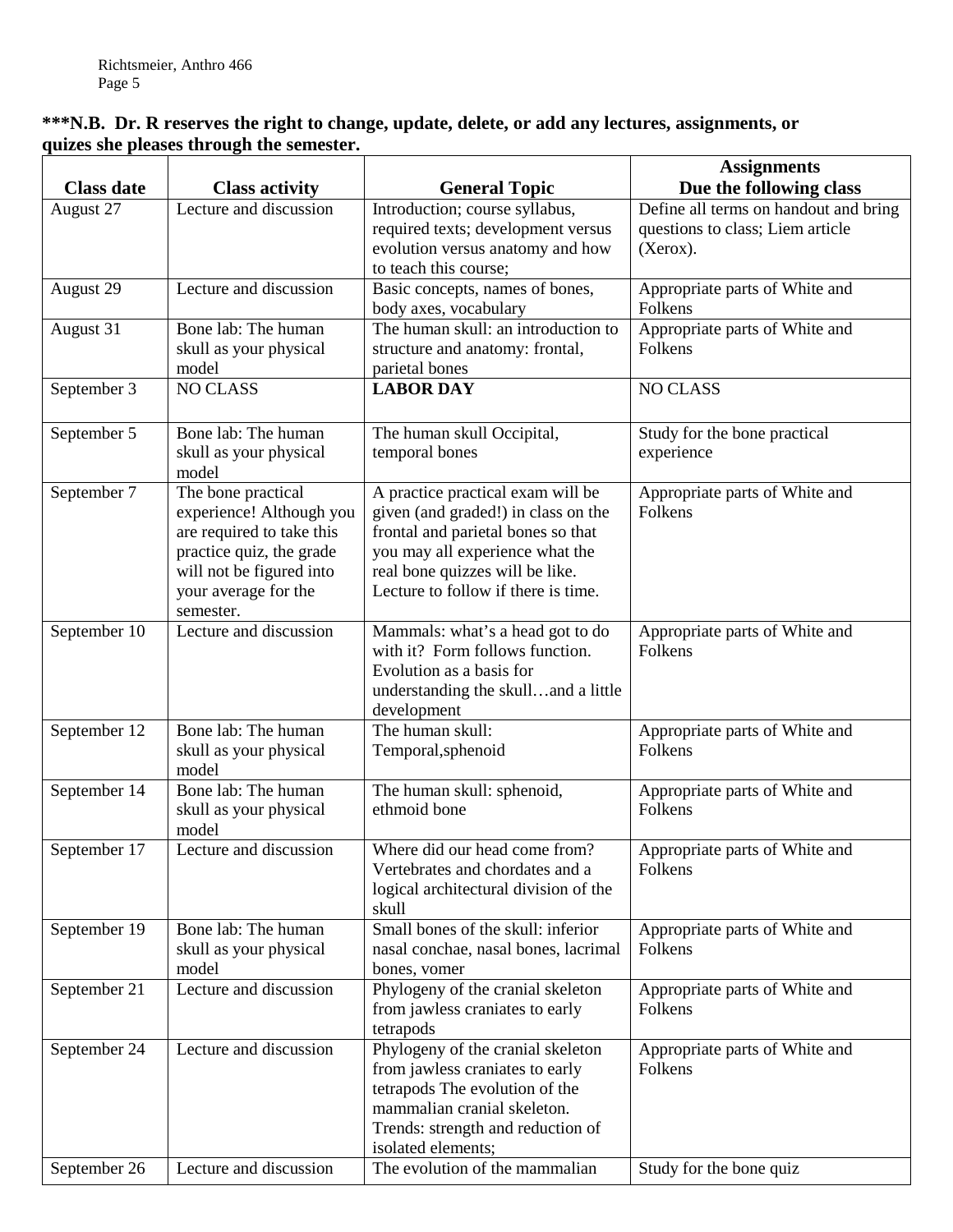|              |                                                                                                        | cranial skeleton. Trends: strength<br>and reduction of isolated elements;<br>braincase evolution; skull changes<br>correlated with sense organs;<br>temporal fenestration and jaw<br>musculature; jaw and middle ear<br>changes                                   |                                                                                          |
|--------------|--------------------------------------------------------------------------------------------------------|-------------------------------------------------------------------------------------------------------------------------------------------------------------------------------------------------------------------------------------------------------------------|------------------------------------------------------------------------------------------|
| September 28 | <b>Bone Quiz 1</b>                                                                                     | <b>Bone Quiz 1</b>                                                                                                                                                                                                                                                |                                                                                          |
|              | <b>DOWN SYNDROME</b><br><b>CONFERENCE FOR</b><br>DR.R.                                                 | Bone quiz on all bones from frontal<br>to ethmoid                                                                                                                                                                                                                 |                                                                                          |
| October 1    | Small group discussion<br>in class to determine<br>paper to read and<br>supporting materials           | Deciding on your article to present                                                                                                                                                                                                                               | Appropriate parts of White and<br>Folkens                                                |
| October 3    | Bone lab: The human<br>skull as your physical<br>model                                                 | The human skull: Zygomatics,<br>maxilla                                                                                                                                                                                                                           | Appropriate parts of White and<br>Folkens                                                |
| October 5    | Lecture and discussion                                                                                 | The evolution of the mammalian<br>cranial skeleton. Trends: strength<br>and reduction of isolated elements;<br>braincase evolution; skull changes<br>correlated with sense organs;<br>temporal fenestration and jaw<br>musculature; jaw and middle ear<br>changes | Appropriate parts of White and<br>Folkens                                                |
| October 8    | Bone lab: The human<br>skull as your physical<br>model                                                 | The human skull: palantine,<br>mandible                                                                                                                                                                                                                           | Appropriate parts of White and<br>Folkens                                                |
| October 10   | Bone lab: The human<br>skull as your physical<br>model                                                 | The human skull: mandible                                                                                                                                                                                                                                         | Appropriate parts of White and<br>Folkens                                                |
| October 12   | Bone lab: The human<br>skull as your physical<br>model                                                 | The human skull: hyoid, auditory<br>ossicles, question/answer                                                                                                                                                                                                     | Appropriate parts of White and<br>Folkens                                                |
| October 15   | small group activity:<br>make your own bone quiz<br>and small group meeting<br>for final presentations | deciding on your final project                                                                                                                                                                                                                                    | Study for your bone quiz                                                                 |
| October 17   | Lecture and discussion                                                                                 | Development as a basis for<br>understanding the skull;<br>gastrulation, embryonic induction,<br>poles and axes primitive streak,<br>notochord                                                                                                                     | Sperber Pp 3-76 or appropriate<br>reading from your chosen<br>development text           |
| October 19   | Lecture and discussion                                                                                 | Development: induction of the<br>nervous system, neurulation,<br>mesodermal germ layer                                                                                                                                                                            | Sperber Pp 67-76, 171-182 or<br>appropriate reading from your chosen<br>development text |
| October 22   | <b>Bone Quiz 2</b>                                                                                     | <b>Bone Quiz 2</b>                                                                                                                                                                                                                                                | Sperber Pp 183-192 or appropriate<br>reading from your chosen<br>development text        |